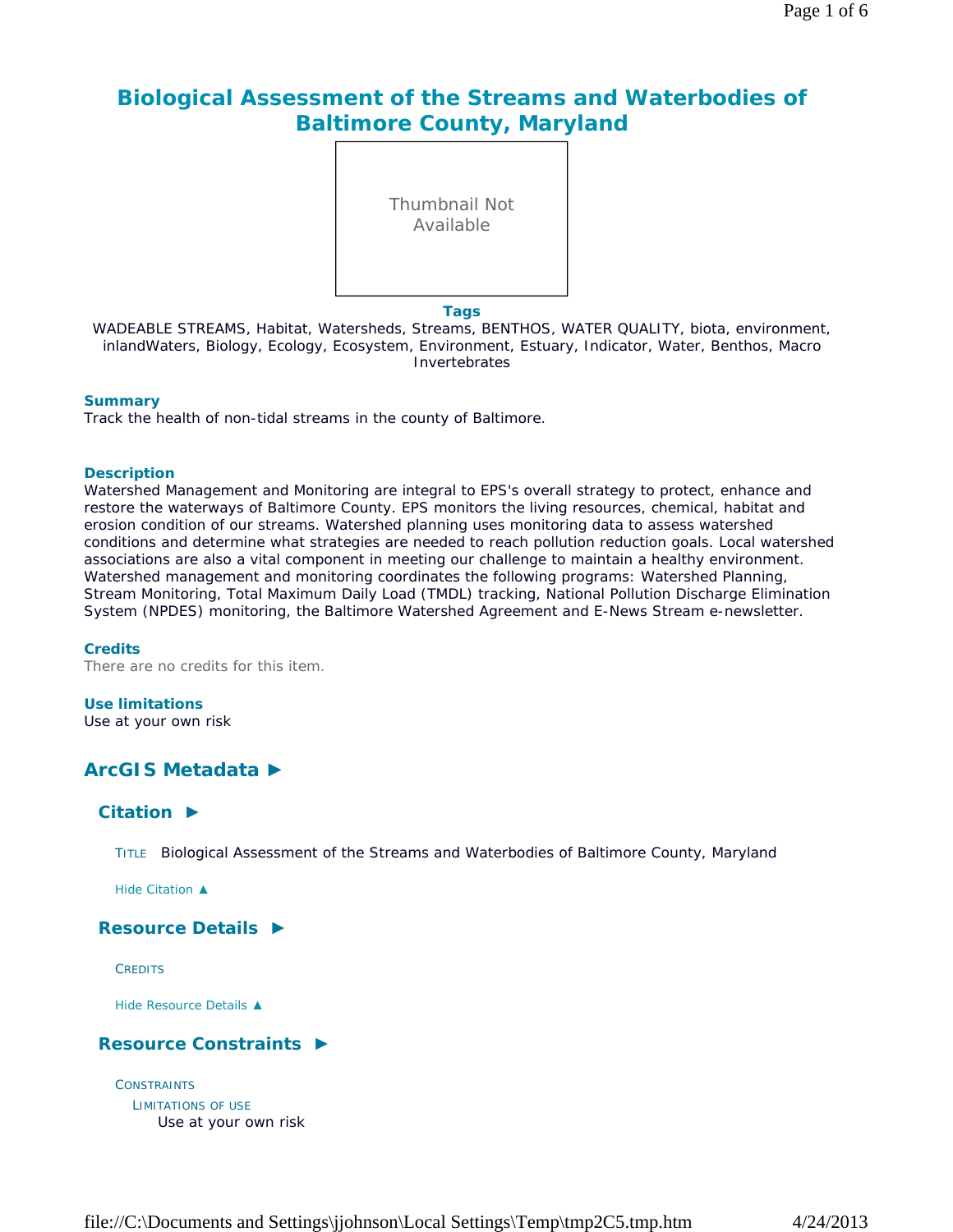*Hide Resource Constraints ▲*

### **Metadata Details ►**

**\*** LAST UPDATE 2011-12-21

ARCGIS METADATA PROPERTIES METADATA FORMAT ESRI-ISO

CREATED IN ARCGIS 2010-03-30T13:19:05 LAST MODIFIED IN ARCGIS 2011-12-21T09:56:29

AUTOMATIC UPDATES HAVE BEEN PERFORMED NO

*Hide Metadata Details ▲*

# **FGDC Metadata (read-only) ►**

### **Identification ►**

#### **CITATION**

CITATION INFORMATION

ORIGINATOR Baltimore County Department of Environmental Protection and Sustainability PUBLICATION DATE 2013-04-24

TITLE

Biological Assessment of the Streams and Waterbodies of Baltimore County, Maryland GEOSPATIAL DATA PRESENTATION FORM document

PUBLICATION INFORMATION

PUBLICATION PLACE Annapolis, MD

PUBLISHER Chesapeake Bay Program (CBP)

ONLINE LINKAGE http://data.chesapeakebay.net/?DB=CBP\_NTBENDB

ONLINE LINKAGE

http://www.chesapeakebay.net/data/downloads/watershed\_wide\_benthic\_invertebrate\_database ONLINE LINKAGE http://www.chesapeakebay.net

ONLINE LINKAGE http://www.baltimorecountymd.gov/Agencies/environment/index.html

### **DESCRIPTION**

#### **ABSTRACT**

Watershed Management and Monitoring are integral to EPS's overall strategy to protect, enhance and restore the waterways of Baltimore County. EPS monitors the living resources, chemical, habitat and erosion condition of our streams. Watershed planning uses monitoring data to assess watershed conditions and determine what strategies are needed to reach pollution reduction goals. Local watershed associations are also a vital component in meeting our challenge to maintain a healthy environment. Watershed management and monitoring coordinates the following programs: Watershed Planning, Stream Monitoring, Total Maximum Daily Load (TMDL) tracking, National Pollution Discharge Elimination System (NPDES) monitoring, the Baltimore Watershed Agreement and E-News Stream enewsletter.

PURPOSE

Track the health of non-tidal streams in the county of Baltimore.

TIME PERIOD OF CONTENT TIME PERIOD INFORMATION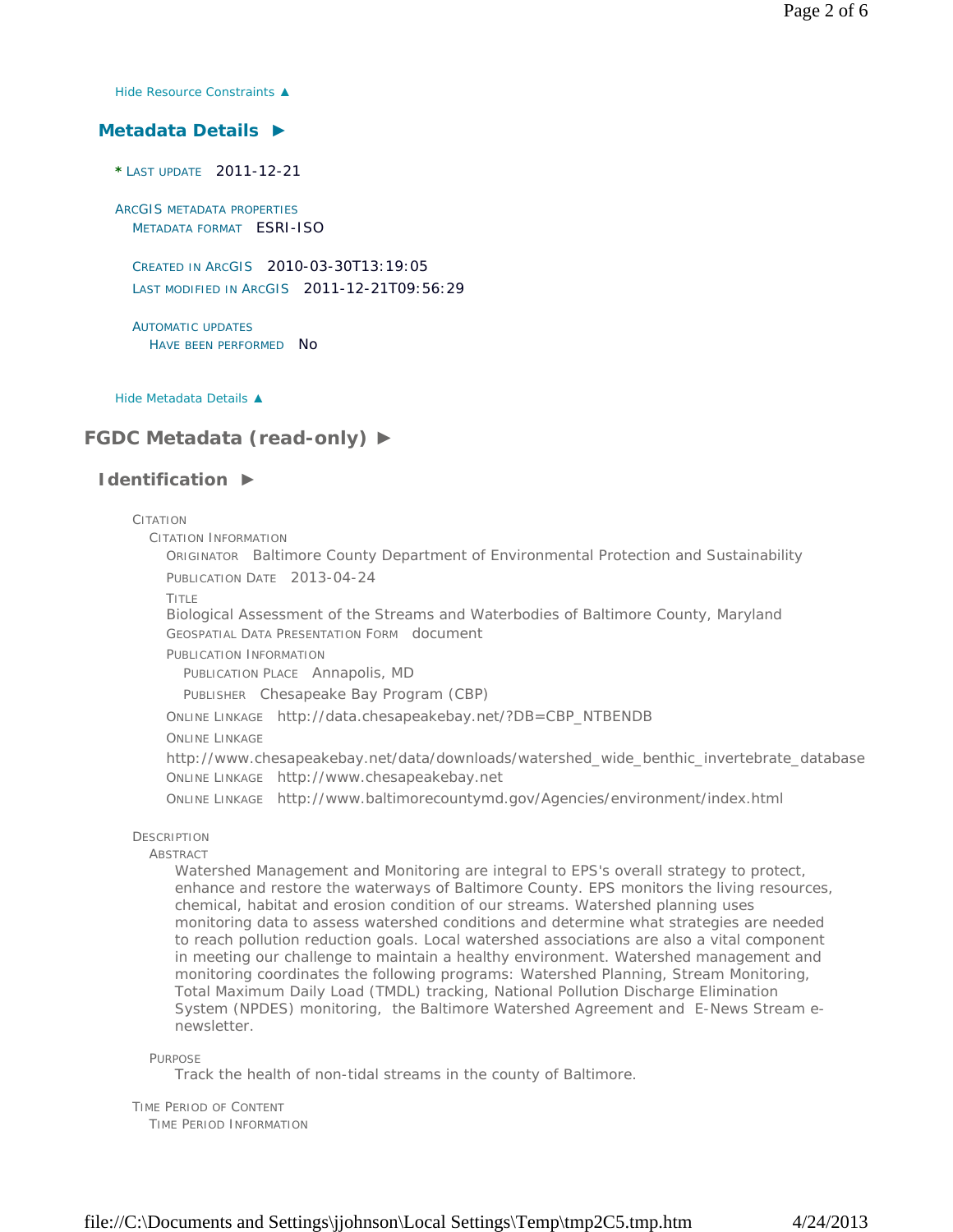SINGLE DATE/TIME CALENDAR DATE 20030401-Present CURRENTNESS REFERENCE **STATUS** PROGRESS In work MAINTENANCE AND UPDATE FREQUENCY Irregular SPATIAL DOMAIN BOUNDING COORDINATES WEST BOUNDING COORDINATE -76.87287 EAST BOUNDING COORDINATE -76.39648 NORTH BOUNDING COORDINATE 39.72142 SOUTH BOUNDING COORDINATE 39.22444 KEYWORDS THEME THEME KEYWORD THESAURUS None THEME KEYWORD WADEABLE STREAMS THEME KEYWORD Habitat THEME KEYWORD Watersheds THEME KEYWORD Streams THEME KEYWORD BENTHOS THEME KEYWORD WATER QUALITY THEME THEME KEYWORD THESAURUS ISO 19115 Topic Category THEME KEYWORD biota THEME KEYWORD environment THEME KEYWORD inlandWaters THEME THEME KEYWORD THESAURUS EPA GIS Keyword Thesaurus THEME KEYWORD Biology THEME KEYWORD Ecology THEME KEYWORD Ecosystem THEME KEYWORD Environment THEME KEYWORD Estuary THEME KEYWORD Indicator THEME KEYWORD Water THEME THEME KEYWORD THESAURUS User THEME KEYWORD Benthos THEME KEYWORD Macro Invertebrates PLACE PLACE KEYWORD THESAURUS None PLACE KEYWORD Maryland PLACE KEYWORD County of Baltimore ACCESS CONSTRAINTS Ground condition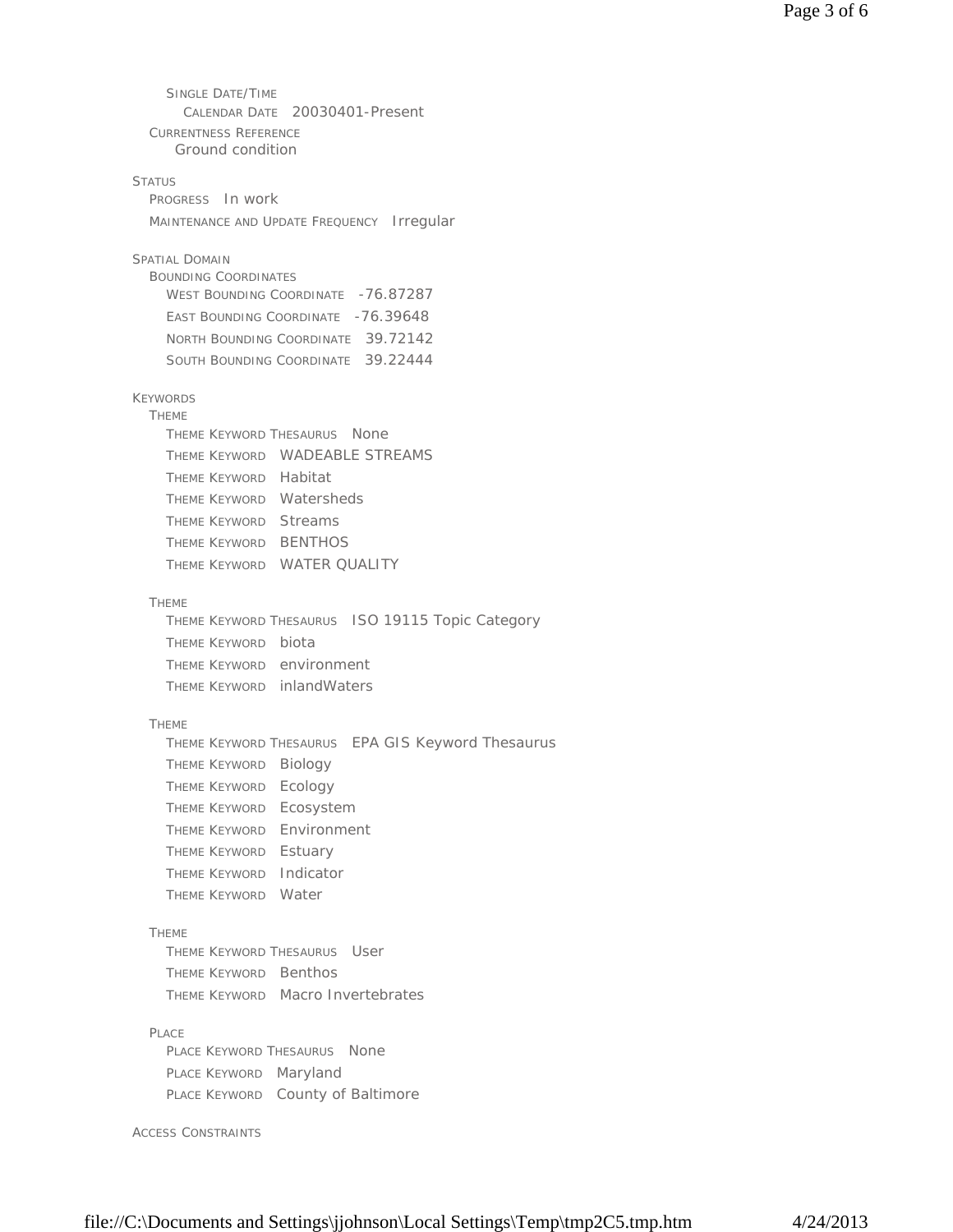None

USE CONSTRAINTS POINT OF CONTACT CONTACT INFORMATION CONTACT PERSON PRIMARY CONTACT PERSON Dennis Genito CONTACT ORGANIZATION Baltimore County Department of Environmental Protection and **Sustainability** CONTACT POSITION Natural Resource Specialist CONTACT ADDRESS ADDRESS TYPE mailing and physical address ADDRESS 105 W. Chesapeake Ave., Suite 400 CITY Towson STATE OR PROVINCE Maryland POSTAL CODE 21204 CONTACT VOICE TELEPHONE (410) 887-4488 CONTACT ELECTRONIC MAIL ADDRESS dgenito@baltimorecountymd.gov CONTACT INSTRUCTIONS SECURITY INFORMATION SECURITY CLASSIFICATION SYSTEM FIPS Pub 199 SECURITY CLASSIFICATION No Confidentiality SECURITY HANDLING DESCRIPTION Standard Technical Controls Use at your own risk Not Available

*Hide Identification ▲*

# **Data Quality ►**

LOGICAL CONSISTENCY REPORT Not applicable

COMPLETENESS REPORT Unknown

POSITIONAL ACCURACY HORIZONTAL POSITIONAL ACCURACY HORIZONTAL POSITIONAL ACCURACY REPORT Data were collected using methods that are accurate to within 6-25 meters (EPA National Geospatial Data Policy [NGDP] Accuracy Tier 3). For more information, please see EPA's NGDP at http://epa.gov/geospatial/policies.html

LINEAGE

PROCESS STEP PROCESS DESCRIPTION Metadata imported.

PROCESS DATE 2010-03-30

PROCESS STEP

PROCESS DESCRIPTION

Data was loaded into the CBPO Non-Tidal Benthic Data base.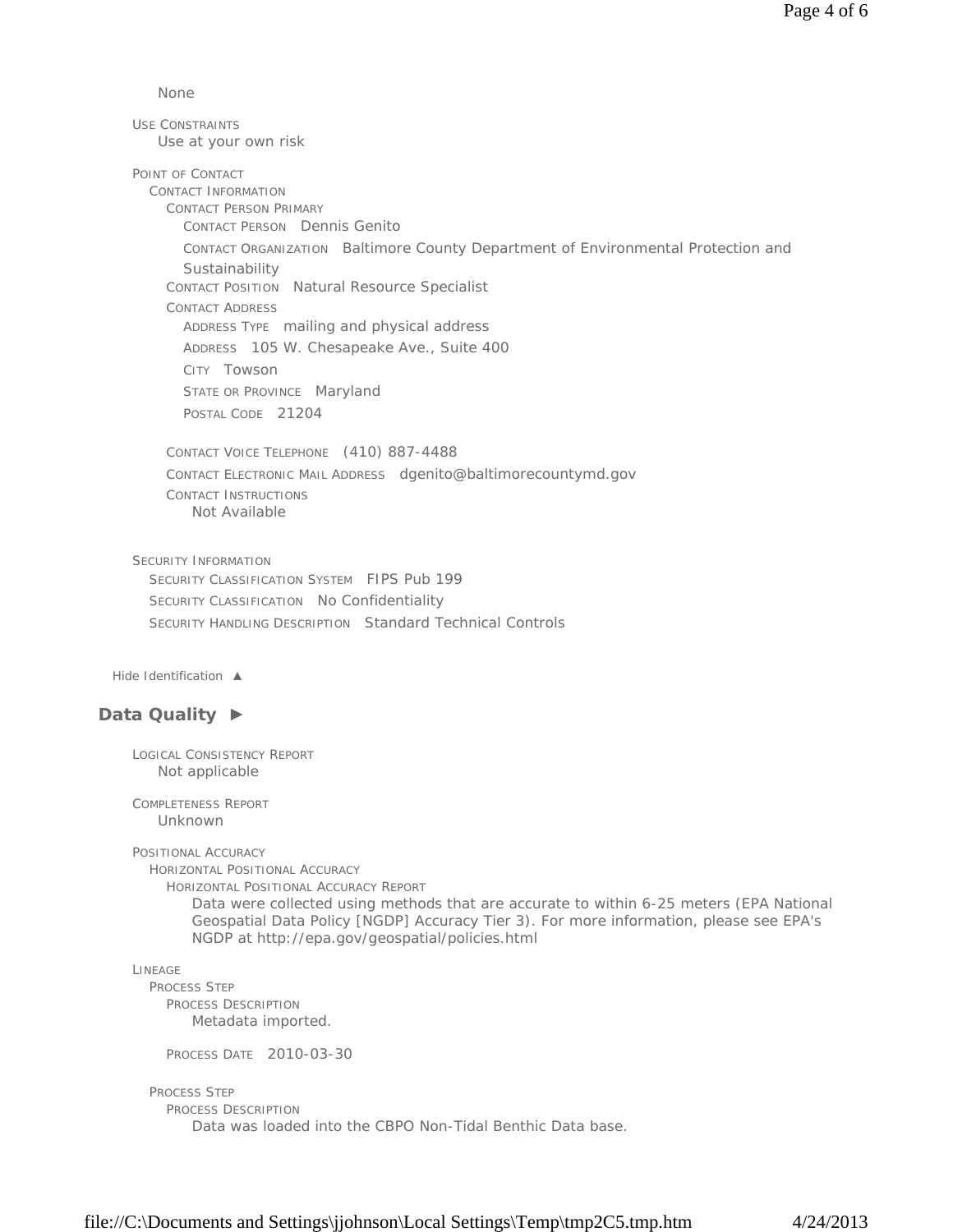PROCESS DATE 2011-12-31

*Hide Data Quality ▲*

#### **Spatial Reference ►**

HORIZONTAL COORDINATE SYSTEM DEFINITION GEOGRAPHIC LATITUDE RESOLUTION 0.000001 LONGITUDE RESOLUTION 0.000001 GEOGRAPHIC COORDINATE UNITS Decimal degrees

GEODETIC MODEL HORIZONTAL DATUM NAME North American Datum of 1983 ELLIPSOID NAME Geodetic Reference System 1980 SEMI-MAJOR AXIS 6378137.000000 DENOMINATOR OF FLATTENING RATIO 298.257222

*Hide Spatial Reference ▲*

### **Distribution Information ►**

**DISTRIBUTOR** CONTACT INFORMATION CONTACT PERSON PRIMARY CONTACT PERSON Dennis Genito CONTACT ORGANIZATION Baltimore County Department of Environmental Protection and **Sustainability** CONTACT POSITION Natural Resource Specialist CONTACT ADDRESS ADDRESS TYPE mailing and physical address ADDRESS 105 W. Chesapeake Ave., Suite 400 CITY Towson STATE OR PROVINCE Maryland POSTAL CODE 21204

CONTACT VOICE TELEPHONE (410) 887-4488 CONTACT ELECTRONIC MAIL ADDRESS dgenito@baltimorecountymd.gov CONTACT INSTRUCTIONS unavailavle

RESOURCE DESCRIPTION Downloadable Data

DISTRIBUTION LIABILITY

I, the data requestor, agree to acknowledge the Chesapeake Bay Program and any other agencies and institutions as specified by the Chesapeake Bay Program Office as data providers. I agree to credit the data originators in any publications, reports or presentations generated from this data. I also accept that, although these data have been processed successfully on a computer system at the Chesapeake Bay Program, no warranty expressed or implied is made regarding the accuracy or utility of the data on any other system or for general or scientific purposes, nor shall the act of distribution constitute any such warranty. This disclaimer applies both to individual use of the data and aggregate use with other data. It is strongly recommended that careful attention be paid to the contents of the data documentation file associated with these data. The Chesapeake Bay Program shall not be held liable for improper or incorrect use of the data described and/or contained herein.